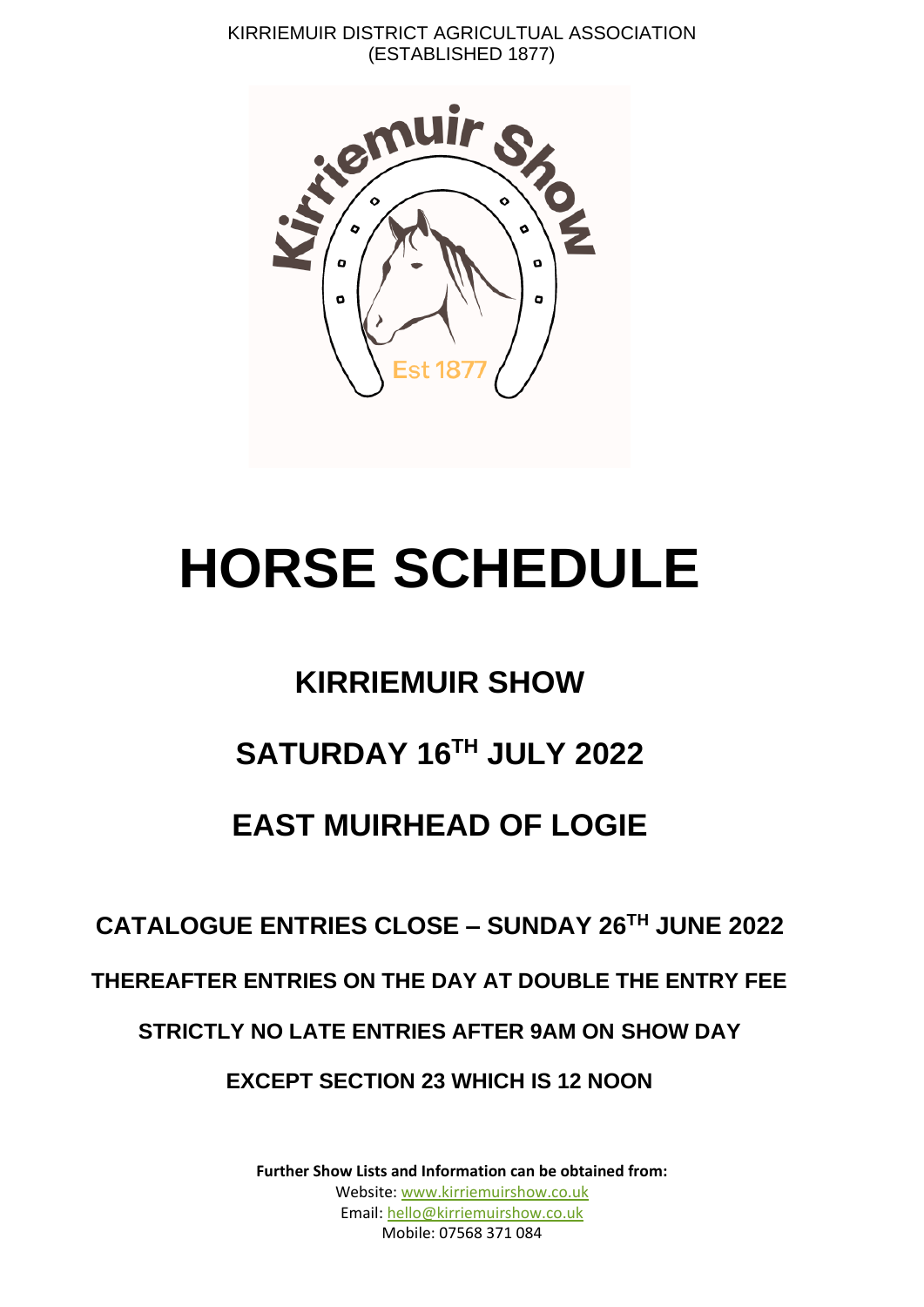#### **IMPORTANT INFORMATION**

**Passports with vaccination records must accompany horses and should be available for spot checks.**

**If your horse is showing any flu symptoms, please leave them at home and do NOT bring any horses from the same yard.**

**Please do not touch any other horses and do not let your horse have any contact with other horses.**

**Please do NOT bring any unvaccinated horses to our show field.**

#### **CENTENARY SILVER TROPHY 2022 – CATTLE – CHAMPION OF CHAMPIONS**

**To be awarded in alternate years to the Champion of Champions in Cattle, Sheep and Horse Sections, drawn thus:**

**2022 – Cattle 2023 – Sheep 2024 – Horse**

#### **OVERALL SUPREME LIGHT HORSE CHAMPION**

**The Time and Tide Salvar – Presented by Mr & Mrs A R McDonald, Letham Grange**

**The Champion from each section will be judged at approx. 1230pm in a Horse Ring to be announced on the day.**

#### **A & H Rosettes – Champion of Champion Rosette & Sash**

**Presented by A & H Rosettes who have made all of our rosettes, badges and so much more.**

#### **ENTRY FEES**

**SHOWING CLASSES | WHP | NOVICE WORKERS - £6**

**OPEN WORKING HUNTER (BLAIR QUALIFIER) - £10**

| <b>PRIZE MONEY</b> |                      |            |                   |  |  |  |  |  |
|--------------------|----------------------|------------|-------------------|--|--|--|--|--|
| $1^{st} = £12$     | $2^{nd} = \pounds 9$ | $3rd = £6$ | $4th$ prize of £3 |  |  |  |  |  |
|                    |                      |            | will be paid if 8 |  |  |  |  |  |
|                    |                      |            | or more entries   |  |  |  |  |  |
|                    |                      |            | put forward in    |  |  |  |  |  |
|                    |                      |            | any class         |  |  |  |  |  |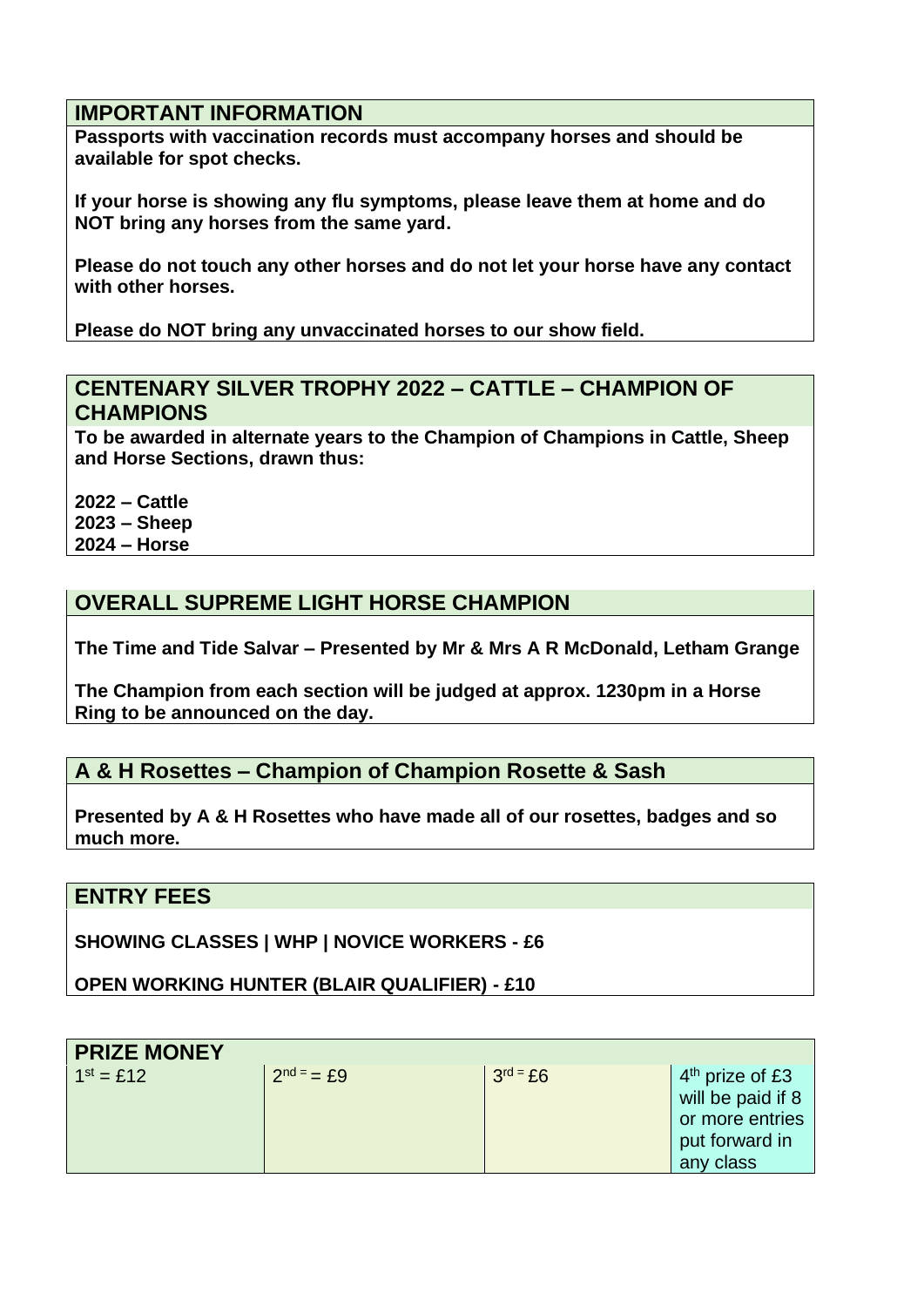#### **ROR/TATTERSALLS OPEN RIDDEN SCOTTISH SHOW SERIES**

Thoroughbred mare or gelding, 4 years old or over, any height.

Riders must be 15 years or over on the 1st January of the calendar year holding the classes.

Horses should be ridden in a snaffle, pelham or simple double bridle with a plain cavess on noseband.

Horses should be plaited.

**The first three go forward to the championship at the Royal Highland Show 2023.**  In the event that the first three are already qualified, the qualification line will go down the line to the fourth.

All entries **MUST** have **current competition registration** with the RoR and have **RACED in GB.**

There will be a prize for the highest placed veteran 15 years or over.

The class will run under the rules of the RoR.

Horses to be ridden by the judge.

All those entering horses and/or participating in the show agree to be bound by the 'Retraining of Racehorses Rules and Regulations from time to time in force'.

**Competitors must wear a safety/kite mark hat with a chinstrap.**

**Racing injuries and blemishes will NOT be ignored in this series.**

#### **PERTH EQUINE VETS / BHS SCOTLAND OPEN WORKING HUNTER SERIES 2022**

#### **Eligibility:**

- Horses must be 15hh or over
- 4 years old and over
- Riders must be 18 years old or over

To compete at the final, either the rider or owner of the horse must be a member of the BHS.

#### **Course:**

• 8 – 12 fences approx. 3'6", judged in line with Sports Horse GB rules

#### **Qualifying:**

- The first three partnerships will qualify even if they have not jumped clear
- If one of these has already qualified, their qualification may be handed down to the fourth placed horse and rider provided they had a clear round in the jumping

To compete at the FINAL, riders must be a **BHS Member** and this must be registered prior to the date of the final.

Kidd Vets have kindly donated £100 prize money which will be split for places 1<sup>st</sup> to 4<sup>th</sup> as follows:

 $1<sup>st</sup> - £50 | 2<sup>nd</sup> - £30 | 3<sup>rd</sup> - £20 | 4<sup>th</sup> - £10$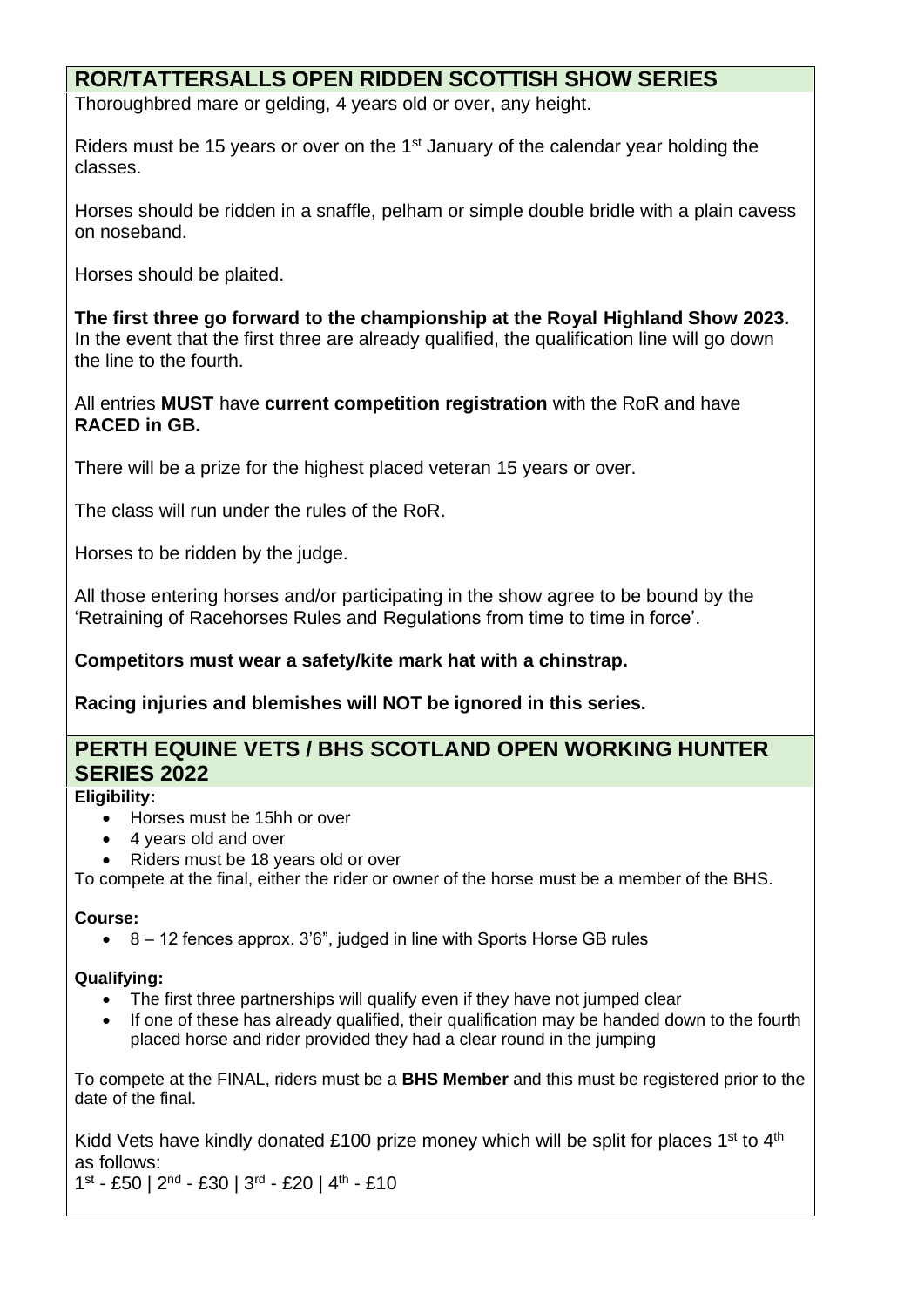#### **2022 QUALIFIERS**

#### **Caledonian Showing Championships**

This show is a qualifier for the Caledonian Showing Championships, which offers competitors the opportunity to compete at a top level Championship Final in Scotland. With a draped main arena, amazing rosettes, special prizes, music, judges from the south and atmospheric Evening Performances, this is the show everyone wants to be part of, and has grown and grown, so for 2022 is now running as a three day show.

This year's show will be held at

Highfield @ Howe, near Ladybank, Fife on 14/15/16 October 2022

Every horse & pony placed 1st in all Inhand, Ridden Showing classes (not fun classes) & Working Hunter/Pony classes will qualify to compete in any appropriate class at the Finals. All Champions & Reserves will qualify for the Champion & Reserves Stakes Finals. Qualification will be from placings, no qualification cards will be awarded in the ring, and no qualification can go down the line.

All qualified horses and ponies will be listed on the Caledonian Showing Championship Show's website www.caledonianchampionships.webs.com (and soon to come www.caledonianchampionships.co.uk) where you will also find a regularly updated list of qualifying shows and a wealth of other information.

#### **Veteran Horse Society**

Veteran Horse Society – AREA QUALIFIER 2022.

First round qualifier for the Veteran Horse Society Supreme Final:

VETERAN HORSE OF THE YEAR 2022

Kindly Sponsored by Allen & Page.

Open to members and non-members. All competitors and grooms must adhere to VHS Rules in all circumstances. Failure to do so may result in immediate disqualification.

VHS Regional Final qualification. All competitors placed 1st to 4th in each Area Qualifier class will qualify for the corresponding class at VHS Regional Finals. Members must carry their card in the ring at all times and have their showing card signed by the judge as proof of qualification. Non-members will receive a red qualification card which can be exchanged for signed showing card when applying for VHS membership, this MUST be done within 21 days of qualification. It is the competitor's responsibility to present their Showing card to the judge. Regional Finals are open to members only.

All competitors are eligible to enter open classes at the National Veteran Championships, to be held at Arena UK Lincolnshire on 30th September – 2nd October 2022. No qualification or membership necessary. See VHS website for schedule.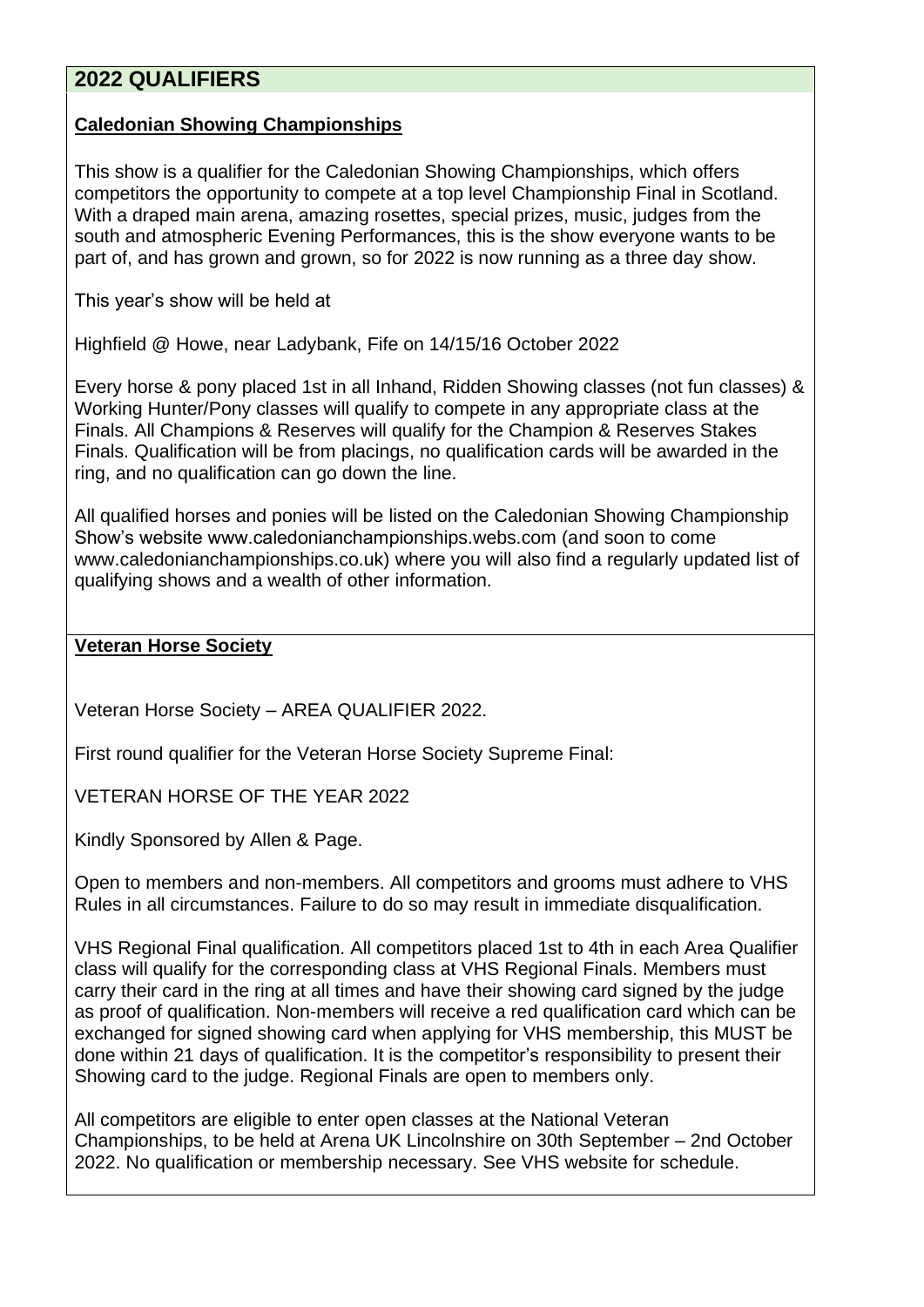For further information please visit the VHS website www.veteran-horse-society.co.uk or telephone the VHS Show Office on 01239 881300 or 07789 514004.

CLASS 280 DIAMOND VETERAN IN-HAND (25 years and over). Open to horses and ponies of any breed and height.

CLASS 281 VETERAN IN-HAND (20–24 years). Open to horses and ponies of any breed and height.

CLASS 282 PRE-VETERAN IN-HAND (15–19 years). Open to horses and ponies of any breed and height.

CLASS 283 DIAMOND RIDDEN (20–24 years). Open to horses and ponies of any breed and height.

CLASS 284 VETERAN RIDDEN (20-24 years). Open to horses and ponies of any breed and height.

CLASS 285 PRE-VETERAN RIDDEN (15-19 YEARS). Open to horses and ponies of any breed and height. Incorporating M&M Qualification.

#### **The Horse and Country Racehorses (HCR) series 2022**

Is open to Thoroughbreds who have raced, trained or been bred to race. Racing injuries will be ignored providing the horse is sound.

- Riders must be 14 years plus
- Ridden horses must be 4 years plus and veterans are 12 years plus
- Judges will not ride and you will not be asked to gallop as a ride but may be asked to gallop in your individual show

To qualify for the Championships at The Netherton Equestrian, Perthshire on Sunday 11th September, 2022, the handler/rider **and** horse must be registered with HCR, you must carry your cards in the ring for signing and be placed  $1<sup>st</sup> - 4<sup>th</sup>$  (qualifications may be placed down to  $6<sup>th</sup>$  place). Non-members must send their qualification cards (presented by the judges), fees and register with HCR no later than 14 days after this show **and**  before the closing date for entries for the Final.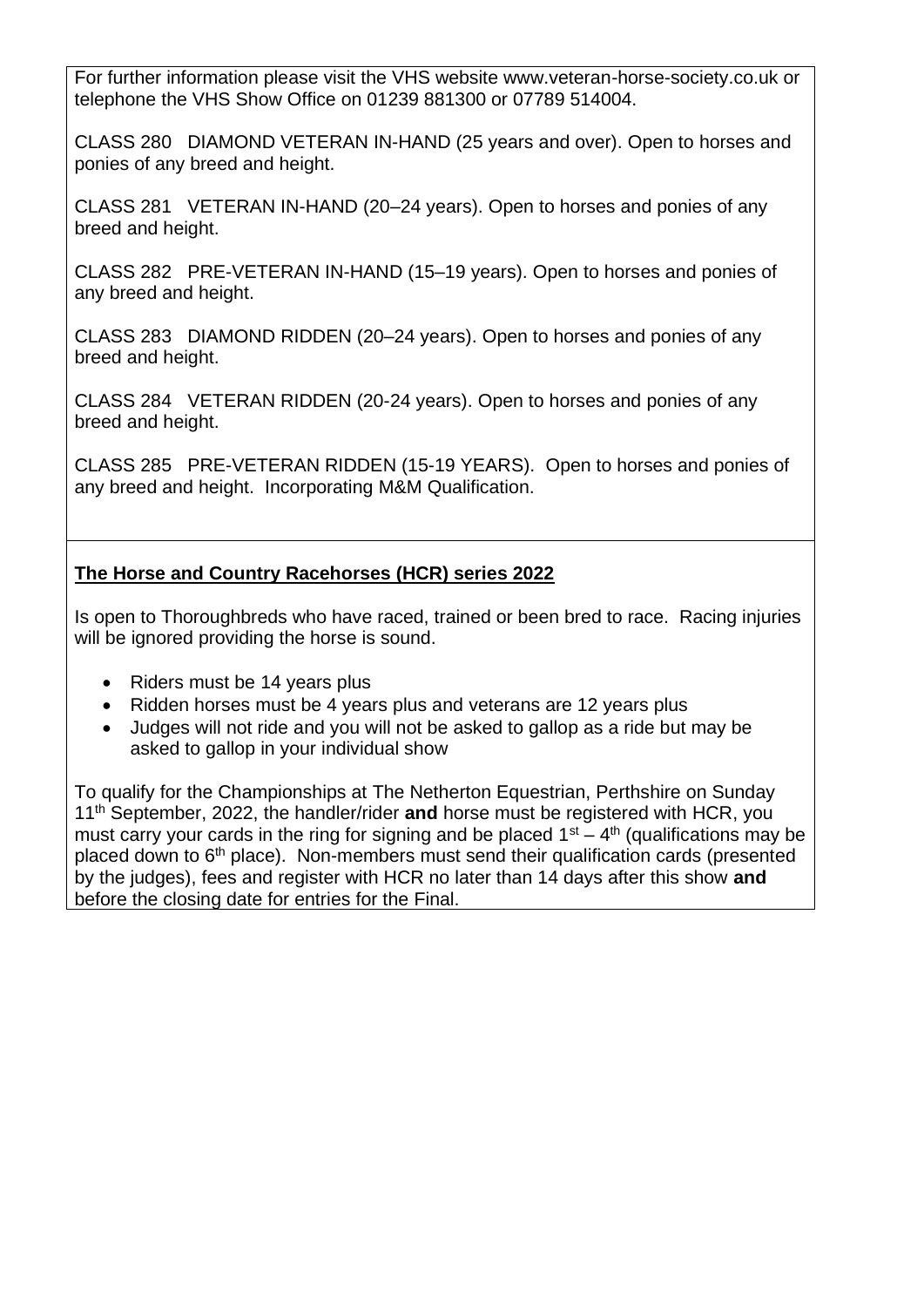#### **SECTION 18 – PONIES IN HAND AND RIDDEN Judging at 9am by Mr Angus Kydd, Glencarse**

**LOCAL CLASSES – EXHIBITORS TO RESIDE IN THE COUNTY OF ANGUS (Ponies not to have won a BSPS Championship or Reserve at any other show in 2021/22 with current owner.)**

- CLASS 180 *LOCAL* LEAD REIN CLASS RIDER UP TO 7YRS. PONY NOT TO EXCEED 12.2HH MARE OR GELDING
- CLASS 181 *LOCAL* FIRST RIDDEN PONY RIDER OVER 7 & UP TO 10YRS. PONY NOT TO EXCEED 12.2HH MARE OR GELDING
- CLASS 182 *LOCAL* CHILD'S PONY CLASS RIDER OVER 10 & UP TO 12 YEARS OF AGE AND PONY NOT TO EXCEED 13.2HH MARE OR GELDING

CLASS 183 *LOCAL* CHILD'S PONY CLASS – RIDER OVER 12 & UP TO 16 YEARS PONY NOT TO EXCEED 14.2HH MARE OR GELDING

#### **Special Prizes (all perpetual):**

• Local Champion – The Cortachy Cup -  $1<sup>st</sup>$  and  $2<sup>nd</sup>$  from classes 180-183 are eligible to enter.

**IN HAND** RIDING PONY IN HAND BARREN MARE OR GELDING – FOUR YEARS OLD AND OVER, NOT EXCEEDING 14.2HH

CLASS 185 RIDING PONY COLT, FILLY OR GELDING, YEARLINGS, TWO OR THREE YEAR OLD NOT TO EXCEED 14.2HH AT MATURITY

#### **Special Prizes (all Perpetual):**

• Champion – Mrs Compton Trophy –  $1<sup>st</sup>$  and  $2<sup>nd</sup>$  from classes 184 - 185 are eligible to enter

#### **RIDDEN**

| <b>CLASS 186</b>                | RIDING PONY – MARE OR GELDING, 4 YEARS OLD OR OVER, NOT<br>EXCEEDING 12.2HH. RIDERS NOT TO HAVE ATTAINED THEIR 13TH<br>BIRTHDAY BY DATE OF SHOW                                  |  |  |  |  |
|---------------------------------|----------------------------------------------------------------------------------------------------------------------------------------------------------------------------------|--|--|--|--|
| <b>CLASS 187</b>                | RIDING PONY - MARE OR GELDING, 4 YEARS OLD OR OVER, EXCEEDING<br>12.2HH BUT NOT EXCEEDING 13.2HH. RIDERS NOT TO HAVE ATTAINED<br>THEIR 15 <sup>TH</sup> BIRTHDAY BY DATE OF SHOW |  |  |  |  |
| <b>CLASS 188</b>                | RIDING PONY - MARE OR GELDING, 4 YEARS OLD OR OVER,<br>EXCEEDING 13.2HH BUT NOT EXCEEDING 14.2HH. RIDERS NOT TO HAVE<br>ATTAINED THEIR 17TH BIRTHDAY BY DATE OF SHOW             |  |  |  |  |
| Special Prizes (all perpetual): |                                                                                                                                                                                  |  |  |  |  |

- David A. Lawson Memorial Trophy Overall Best Pony open to Champion & reserve in the, Local (180-183), In Hand (184-185) and Ridden (186-188)
- Champion David A. Lawson Trophy.  $1^{st}$  &  $2^{nd}$  from classes 186-188 eligible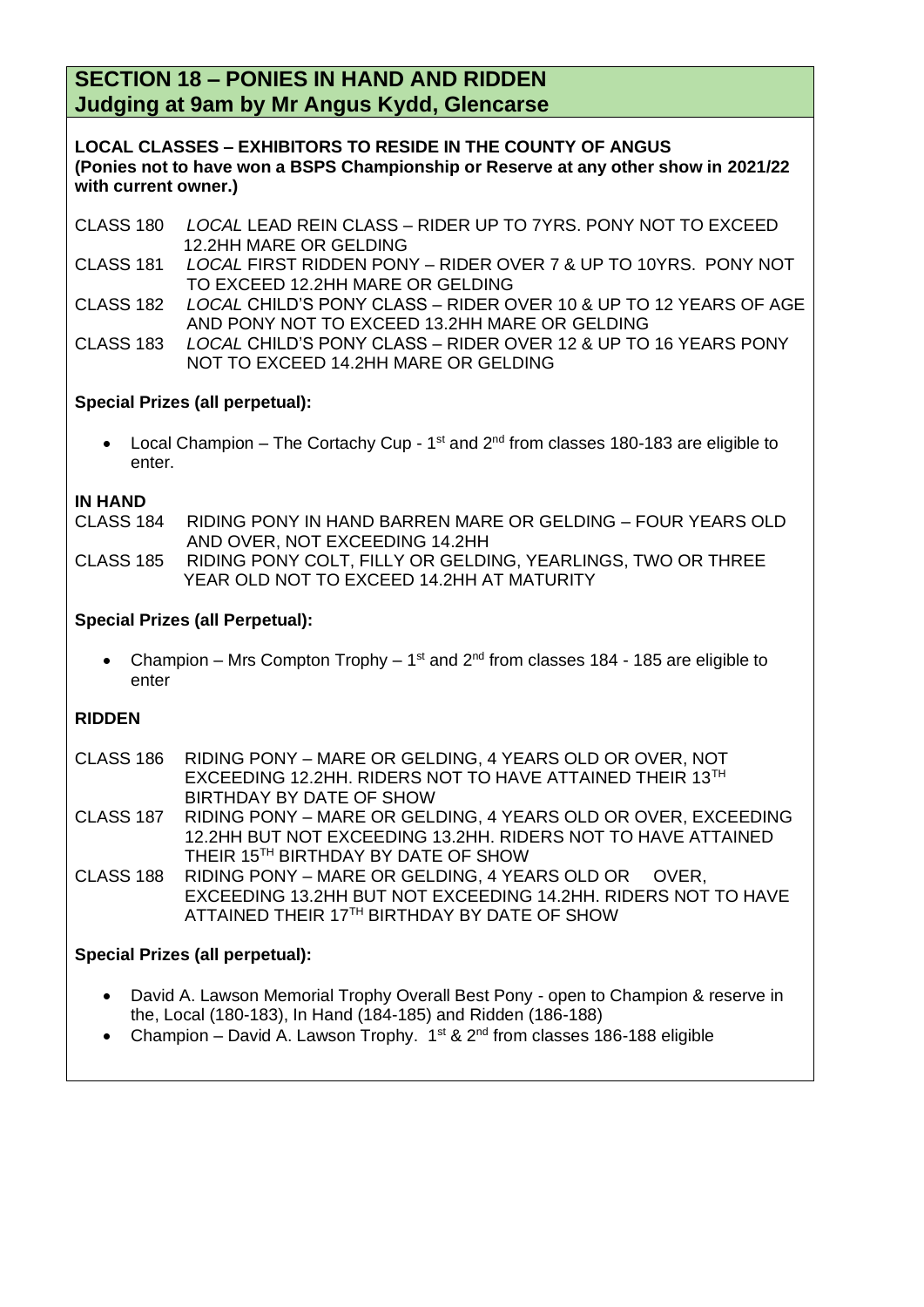#### **SECTION 19 – ARAB SECTION Judging at approx. 11.30am by Ms Gayle Culross, Kincaldrum**

#### **IN HAND**

CLASS 190 PART BRED/ PURE & ANGLO ARAB MARE OR GELDING 4 YEARS OLD AND OVER

CLASS 191 PART BRED/PURE & ANGLO ARAB , COLT, FILLY OR GELDING, YEARLING, TWO, THREE YEAR OLD

#### **RIDDEN**

CLASS 192 RIDDEN PURE BRED/ANGLO ARAB/PART BRED 4 YEARS OLD AND OVER, MARE OR GELDING – ANY HEIGHT

#### **Special Prizes (all perpetual):**

- Best Part bred in classes 190 to 191 Solway Wild Cherry Trophy. Pure Bred/Anglo Arabs are not eligible for this trophy
- Best Ridden The Brooks Trophy- winner of class 192
- Overall Arab Champion Janet Ewart Memorial Trophy Overall champion in Arab section

#### **SECTION 20 – HUNTERS/NOVICE HORSE IN HAND AND RIDDEN Judging at 9am in the main ring. Judge tbc**

#### **RIDDEN HUNTERS**

CLASS 201 SMALL HUNTER, EXCEEDING 14.2HH, BUT NOT EXCEEDING 15.2HH 4 YEARS OLD AND OVER; MARE OR GELDING

CLASS 202 RIDDEN HUNTER, EXCEEDING 15.2 HH 4 YEARS OLD AND OVER; MARE OR GELDING

#### **IN HAND HUNTER**

CLASS 203 HUNTER BROOD MARE WITH OWN FOAL AT FOOT. (MARES THAT ARE IN FOAL OR HAVE LOST THEIR FOAL ARE NOT ELIGIBLE) CLASS 204 HUNTER FOAL – FOALS OUT OF MARE IN CLASS 203 (NB: FOALS MUST BE 3 WEEKS OLD BY DAY OF SHOW) CLASS 205 HUNTER YEARLING, TWO- OR THREE-YEAR-OLD – COLT, GELDING OR FILLY – Class will be split if sufficient entries

#### **Special Prizes (all perpetual):**

- Best Animal bred by exhibitor and got by Registered Sire, excluding Arabs; Open to Section 20 – The Brewster Cup. *This Cup was won outright by Mrs L. E. Mackay in 1990 who represented it to the Association as a perpetual Trophy for the same Competition.*
- Best Animal in Classes 203 205 inclusive The McDonald Rosebowl presented by Mr & Mrs A. R. McDonald, Little Garlowbank
- Best Animal in Classes 200 202 Commander Zibel Cup presented by Messrs C & G Brewster, Kirriemuir
- Overall Champion in Section 20 Scorio Cup presented by Mr J. Lang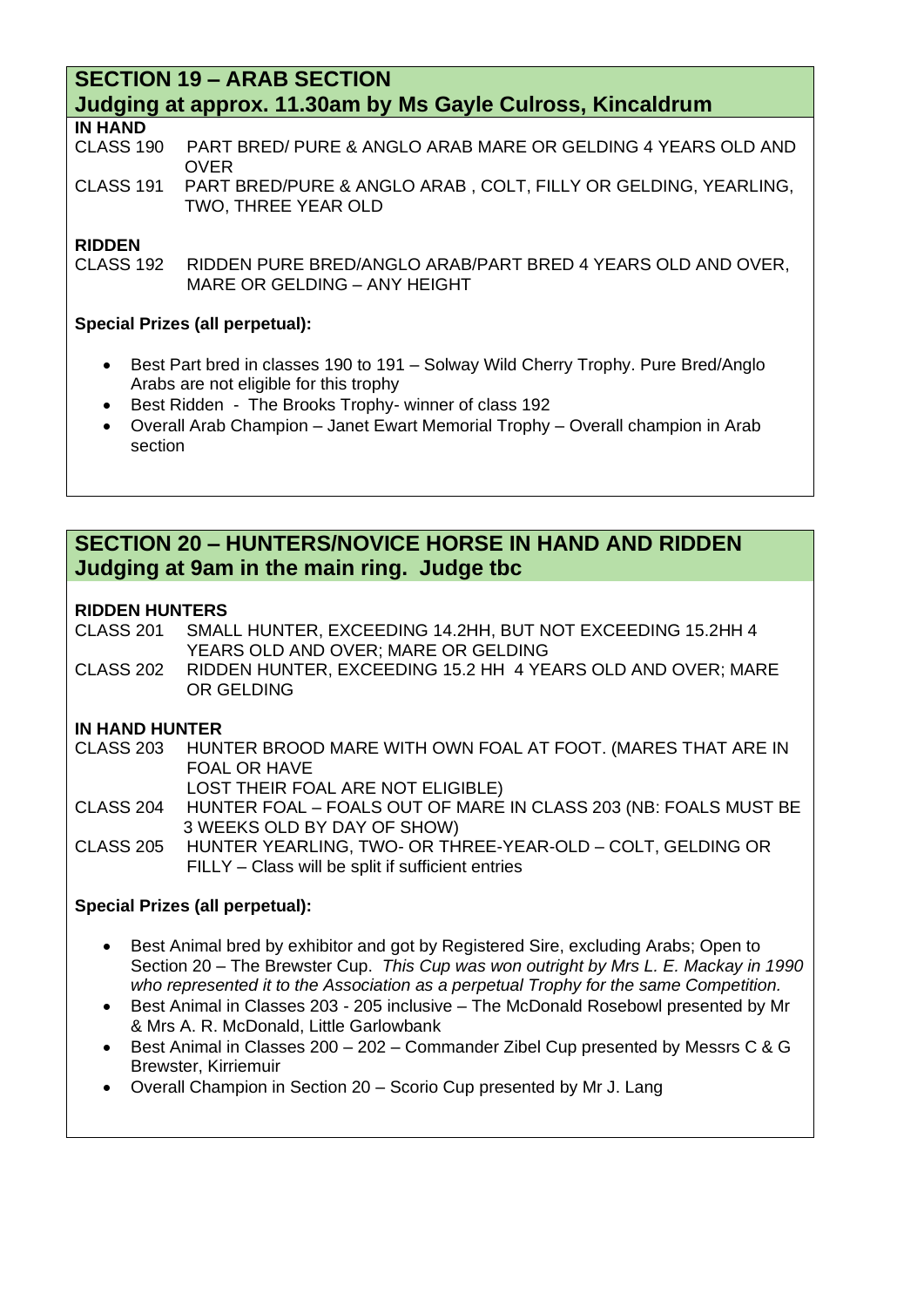#### **SECTION 21 – HCR/ROR THOROUGHBRED Judging in the main ring following the Hunters. Judge tbc**

#### **HCR – HORSE AND COUNRTY RACEHORSE**

Class 210 In hand Thoroughbred filly, mare or gelding any age.

Class 211 Ridden Thoroughbred mare or gelding

#### **THE SCOTTISH TATTERSALLS RoR THOUROUGHBRED SHOW SERIES 2019/20**

CLASS 212 Thoroughbred mare or gelding, 4 years old or over, any height. Riders must be 15 years or over. Horses should be ridden in a snaffle, Pelham or simple double bridle. Horses should be plaited.

#### **SECTION 22 – WORKING HUNTER PONIES Class to commence at approx. 10am Judging by Mr Andrew Reid, Broughty Ferry, Dundee**

Class 220 LEAD REIN/ ASSISTED WORKING HUNTER PONIES – OPEN TO PONIES 14.2HH AND UNDER. HEIGHT OF JUMP 30CM. TO BE SHOWN IN SNAFFLE BRIDLE WITH LEAD REIN ATTACHED TO NOSEBAND. RIDERS 9 YEARS AND UNDER. ATTENDANTS 17 YEARS AND OVER.

#### **\*\*COMPETITORS ENTERING CLASS 220 MUST NOT ENTER ANY OTHER WH CLASSES\*\***

CLASS 221 45CM WORKING HUNTER PONY – OPEN TO PONIES 15HH AND UNDER. MAX HEIGHT OF JUMPS 45CM.

CLASS 222 60CM WORKING HUNTER PONY – OPEN TO PONIES 15HH AND UNDER. MAX HEIGHT OF JUMPS 60CM

CLASS 223 75CM WORKING HUNTER PONY – OPEN TO PONIES 15HH AND UNDER. MAX HEIGHT OF JUMPS 75CM

#### **Special Prizes (all perpetual):**

- Overall Champion from sections 22 & 23 Lochlands Trophy
- Murray Cup Overall Working Hunter Pony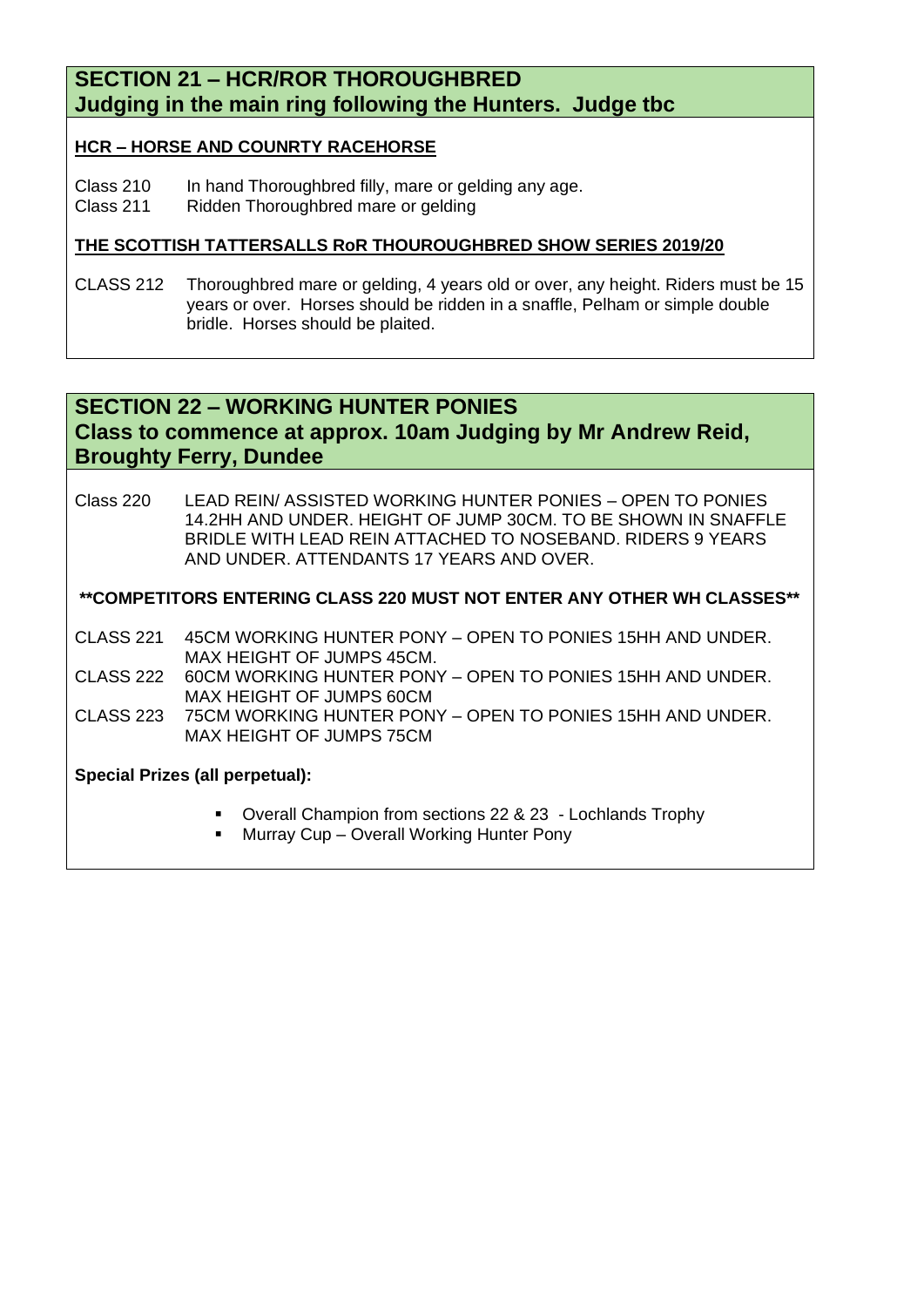#### **SECTION 23 – WORKING HUNTER Judging at 1pm. JudgeTBC**

CLASS 230 **NOVICE OPEN WORKING HUNTER** - MARE OR GELDING OVER 14.2HH AND 4 YEARS OLD AND UPWARDS, NOT HAVING WON A FIRST PRIZE VALUE OF £60 OR A TOTAL OF £200 IN PRIZE MONEY IN ANY WORKING HUNTER CLASS, OR MORE THAN 25 BRITISH EVENTING POINTS OR £200 BSJA SHOW JUMPING, AT HOME OR ABROAD BEFORE 1<sup>ST</sup> JANUARY, 2017 HORSES PLACED 1<sup>ST</sup> OR 2<sup>ND</sup> IN ANY WORKING HUNTER QUALIFIER FOR

> THE RIHS OR HOYS/HUNTER OF THE YEAR CHAMPIONSHIPS WILL NOT BE ELIGIBLE TO COMPETE IN THIS CLASS.

 HEIGHTS OF JUMPS WILL NOT EXCEED 2FT'9". RIDERS MUST BE 17 YEARS OR OVER ON THE DAY OF THE COMPETITION.

CLASS TO BE JUDGED IN LINE WITH SHB (GB) RULES.

#### **Special Prizes (all perpetual):**

- Cup presented by The Bank of Scotland for their Ter-Centenary awarded to the winner of class 230
- Overall Champion from sections 22 & 23 Lochlands Trophy
- CLASS 231 **PERTH EQUINE VETS/BHS SCOTLAND OPEN WORKING HUNTER SERIES 2022 OPEN WORKING HUNTER** - **ELIGIBILITY:** HORSES MUST BE 15HH OR OVER, 4 YEARS OLD AND OVER. RIDERS MUST BE 18 YEARS OLD OR OVER. TO COMPETE AT THE FINAL, EITHER THE RIDER OR OWNER OF THE HORSE MUST BE A MEMBER OF THE BHS. **COURSE**: 8-12 FENCES APPROX 3'6", JUDGED IN LINE WITH SPORTS HORSE GB RULES.

#### **Special Prizes (all perpetual):**

- Cup presented by David & Jane Reid, Kingennie awarded to the winner of Class 231
- Overall Champion from sections 22 & 23 Lochlands Trophy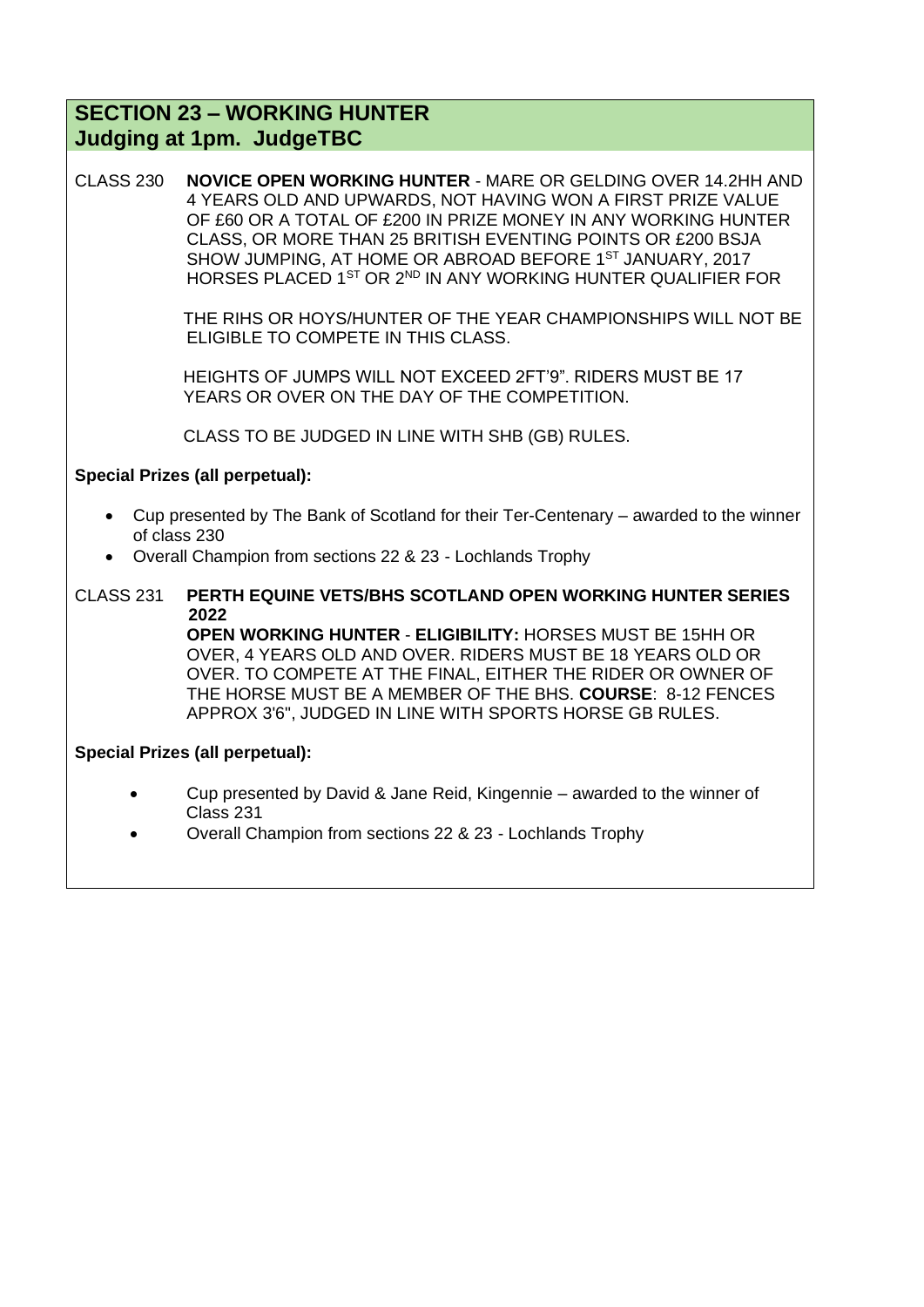#### **SECTION 24 – HIGHLAND PONIES Judging at 9am by Mr Robin Stewart, Banchory**

#### **Rosettes from Highland Pony Society for Champion**

Ponies must be registered in the full body of the Highland Pony Society Stud Book (including appendices A, B & C). All competing Highland pony stallions in affiliated shows (In Hand, Ridden, WHP etc) aged 4yrs and over should be **licensed** with the Highland Pony Society.

#### **IN HAND PONIES**

CLASS 240 BROOD MARE WITH FOAL AT FOOT OR DUE TO FOAL BY 31.8.2019 CLASS 241 FOAL (NB: FOALS MUST BE 3 WEEKS OLD BY SHOW DATE) CLASS 242 YELD MARE – 4 YEARS OLD AND OVER CLASS 243 GELDING – 4 YEARS OLD AND OVER CLASS 244 FILLY, COLT,OR GELDING – 1 YEAR OLD CLASS 245 FILLY, COLT OR GELDING – 2 YEARS OLD CLASS 246 FILLY, COLT OR GELDING – 3 YEARS OLD

#### **RIDDEN HIGHLAND PONIES**

CLASS 247 BEST ANIMAL UNDER SADDLE

#### **Special Prizes (all perpetual)**

- Champion Highland Pony Cup presented by the Late Mrs J Compton, Ward of Turin
- Best Highland Pony Foal bred by exhibitor Strathmore Cup presented by C. McQuattie
- Best Entry in Ridden Class 247 Cup presented by Mrs D J H Gow, Pitscandly
- Reserve Champion Highland Pony The Strathmore Shield presented by C. McQuattie
- Best Gelding from Classes 243, 244, 245 & 246 The McInroy Trophy
- Champion in Hand & Ridden Rosettes presented by the Highland Pony Society
- Best Dressed In-Hand Groom/Handler The Edindurno Shield presented by Pat Watson on behalf of the Watson Family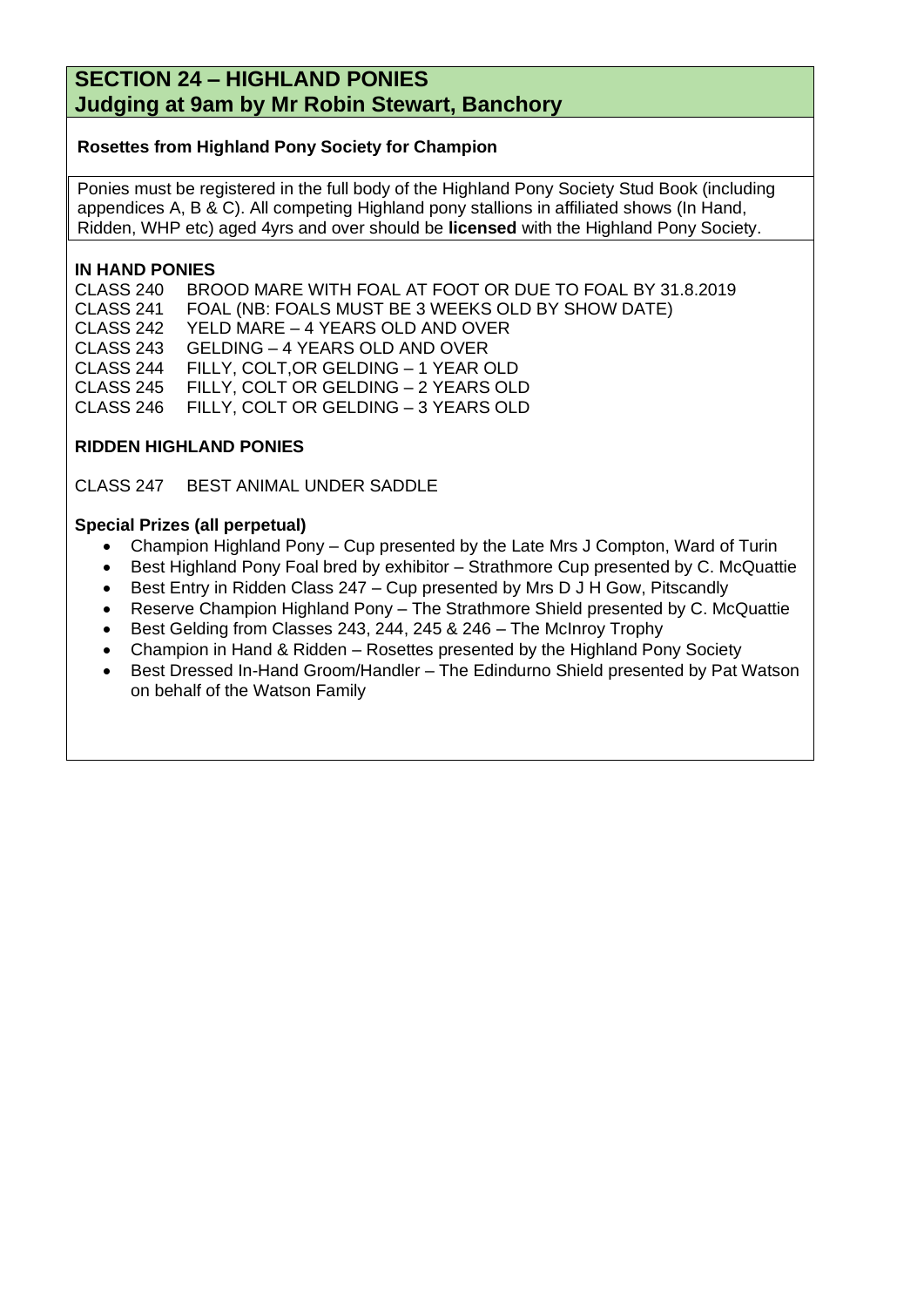#### **SECTION 25 – SHETLAND PONIES Judging at 9am by Mrs L Wilson, Ceres**

Classes must be confined to Registered Ponies. Ponies **must be named** on the entry form and in the catalogue if one is produced. Society rosettes must only be given to ponies registered with The Society or eligible for registration (i.e. foals).

#### **Three year old fillies with foals at foot may not be shown. All foals must be a minimum of three weeks old on the day of the show.**

There must be no colts or entire males in Young Handlers Classes. Children under 14yrs old may not show colts (excluding foals) or entire males in In-hand Classes. Children under 11yrs old on the day of the show may not show entire males in ridden Classes. In the interests of safety, hardhats must be worn by all handlers aged 14yrs or under in In-hand Classes. Hard hats must be worn by all exhibitors, irrespective of age, in ridden Classes. In ridden Classes, if a rider falls off at any time whilst in the ring, both pony and rider must leave the ring, riders dismounted, and take no further part.

CLASS 250 BROOD MARE WITH FOAL AT FOOT OR YELD MARE CLASS 251 FOALS SHOWN WITH THEIR DAMS (NB: FOALS MUST BE 3 WEEKS OLD BY SHOW DATE) CLASS 252 YEARLING, COLT, FILLY OR GELDING CLASS 253 TWO/THREE YEARS OLD FILLY CLASS 254 STALLION OR GELDING – 2 YEARS OLD AND OVER CLASS 255 YOUNG HANDLERS – 16 YEARS AND UNDER (HARD HATS AND SUITABLE FOOTWEAR TO BE WORN) CLASS 256 OPEN RIDDEN – ANY RIDER OF SUITABLE HEIGHT AND WEIGHT

#### **Special Prizes (all perpetual)**

- Champion Shetland Pony Kerryston Cup presented by Mr & Mrs K. Scott, Kellas
- Rosettes from The Shetland Pony Society

#### **SECTION 26– MOUNTAIN & MOORLAND Judging at TBC**

**\*Please note** that if we have sufficient entries, Classes will be split into small breed and large breed on the day. \*

**RIDDEN MOUNTAIN AND MOORLAND (No spurs permitted)** CLASS 260 REGISTERED M&M, 4 YEARS OLD & OVER

**PART BRED / UNREGISTERED MOUNTAIN AND MOORLAND** CLASS 261 RIDDEN PB, 4 YEARS OLD & OVER

#### **IN HAND MOUNTAIN & MOORLAND (PURE BRED / REGISTERED)**

- CLASS 262 M&M MARE WITH FOAL AT FOOT<br>CLASS 263 M&M FOAL (NB FOAL MUST BE 3)
- M&M FOAL (NB FOAL MUST BE 3 WEEKS OF AGE BY SHOW DATE)

CLASS 264 PURE BRED/REGISTERED COLT, FILLY OR GELDING, YEARLING, 2 & 3 YEARS OLD

CLASS 265 MARE OR GELDING 4 YEARS OLD & OVER

#### **IN HAND PART BRED / UNREGISTERED MOUNTAIN AND MOORLAND**

CLASS 266 IN HAND COLT, FILLY OR GELDING, YEARLING TWO AND THREE YEARS OLD

CLASS 267 IN HAND PART BRED 4 YEARS OLD & OVER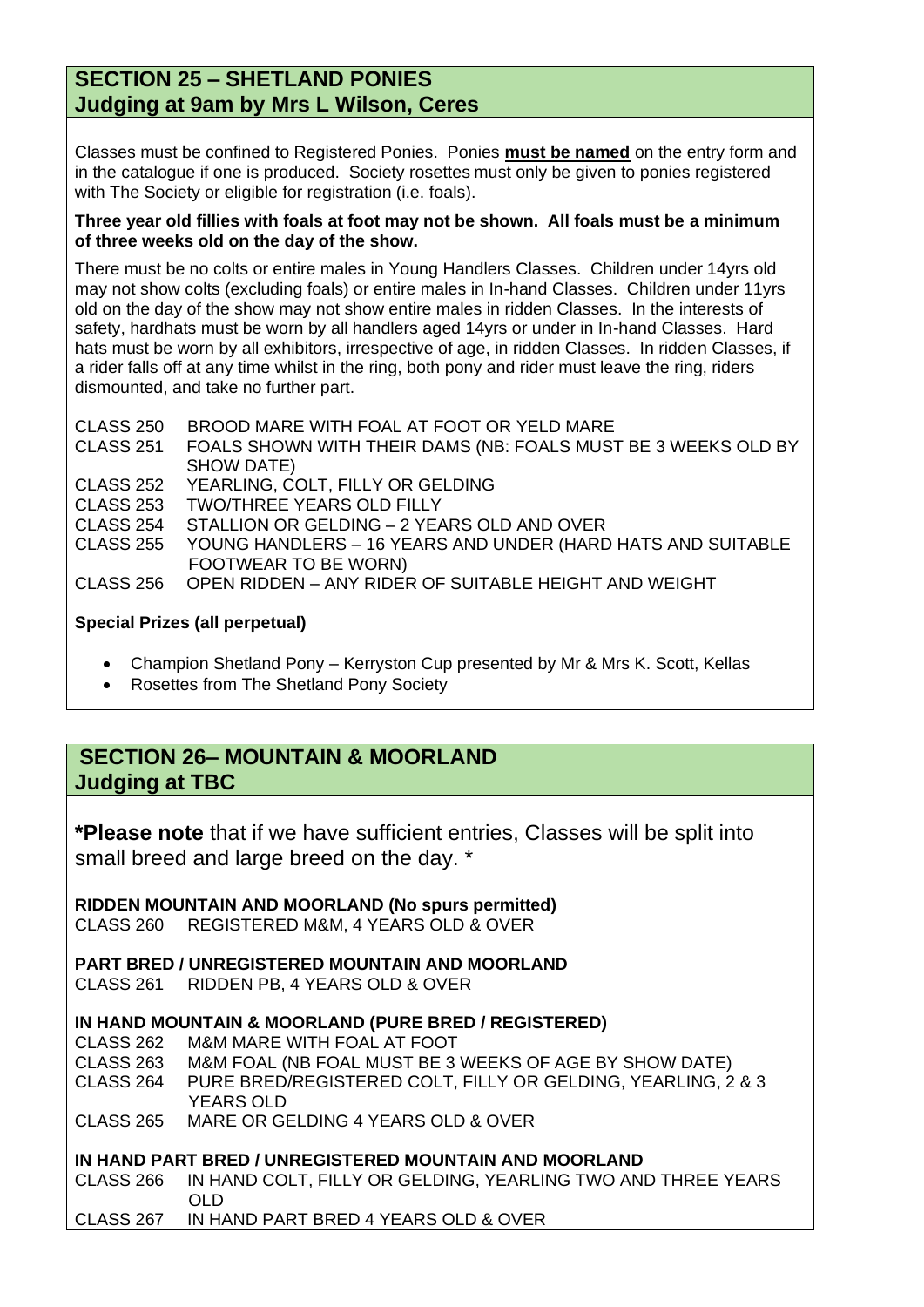### **SECTION 27 – COLOURED HORSE / APPALOOSA / SPOTTED HORSES Judging at approx. 11am by Ms Gayle Culross, Kincaldrum**

| <b>IN HAND</b>              |                                                                              |
|-----------------------------|------------------------------------------------------------------------------|
| CLASS 272                   | FOUR YEARS OLD OR OVER MARE OR GELDING                                       |
| <b>CLASS 273</b>            | BROOD MARE ANY SIZE OR TYPE WITH FOAL AT FOOT                                |
| CLASS 274                   | FOAL OUT OF MARE IN CLASS 261 (FOAL MUST BE 3 WEEKS OLD BY<br>SHOW DATE)     |
| CLASS 275                   | YEARLING, TWO OR THREE YEARS OLD, COLT, FILLY OR GELDING                     |
| <b>CLASS 276</b>            | APPALOOSA - FOUR YEARS OLD OR OVER MARE OR GELDING                           |
| CLASS 277<br><b>GELDING</b> | APPALOOSA - YEARLING, TWO OR THREE YEARS OLD, COLT, FILLY OR                 |
| <b>RIDDEN</b>               |                                                                              |
| <b>CLASS 278</b>            | RIDDEN COLOURED MARE OR GELDING, 4 YEARS OLD AND OVER, ANY<br><b>HEIGHT</b>  |
| <b>CLASS 279</b>            | RIDDEN APPALOOSA MARE OR GELDING, 4 YEARS OLD AND OVER, ANY<br><b>HEIGHT</b> |

#### **Special Prizes (all perpetual)**

- Overall Champion in Coloured Horse Section The Ben of Logie Trophy presented by A & E Stewart, Mains of Logie, Kirriemuir
- Overall Champion in Appaloosa/Spotted Horse Section M. Christie Memorial Cup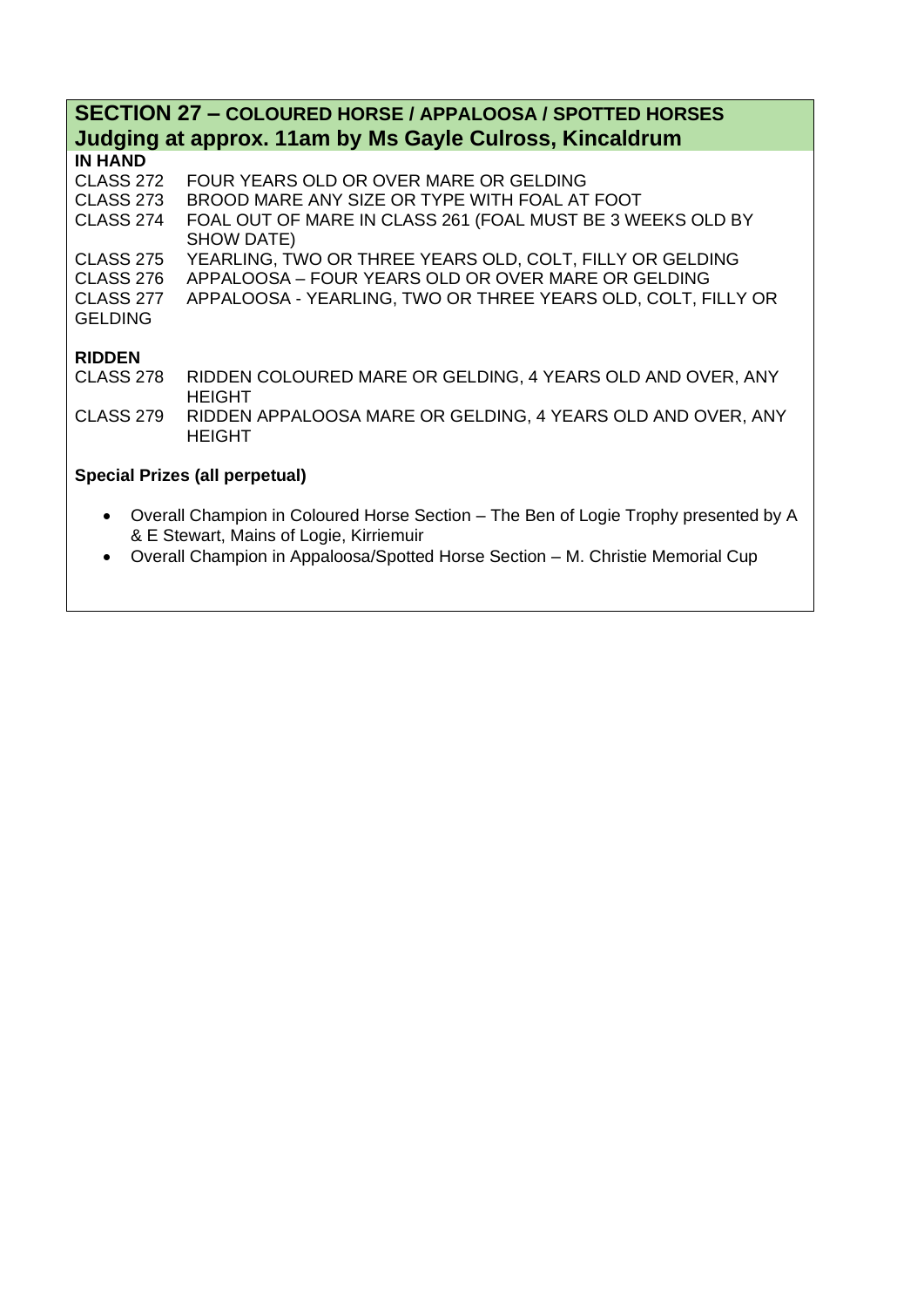#### **SECTION 28 – VETERAN HORSES Judging at 9am by Ms Leah Adams, Laurencekirk**

CLASS 280 **DIAMOND VETERAN IN-HAND** (25 YEARS AND OVER). OPEN TO HORSES AND PONIES OF ANY BREED AND HEIGHT. INCORPORATING M&M **QUALIFICATION** 

CLASS 281 **VETERAN IN-HAND** (20–24 YEARS). OPEN TO HORSES AND PONIES OF ANY BREED AND HEIGHT. INCORPORATING M&M QUALIFICATION

CLASS 282 **PRE-VETERAN IN-HAND** (15–19 YEARS). OPEN TO HORSES AND PONIES OF ANY BREED AND HEIGHT. INCORPORATING M&M QUALIFICATION

#### **RIDDEN**

| CLASS 283 DIAMOND VETERAN RIDDEN (25 YEARS AND OVER). OPEN TO HORSES |                                                       |  |  |  |  |  |
|----------------------------------------------------------------------|-------------------------------------------------------|--|--|--|--|--|
|                                                                      | AND PONIES OF ANY BREED AND HEIGHT. INCORPORATING M&M |  |  |  |  |  |
|                                                                      | <b>QUALIFICATION</b>                                  |  |  |  |  |  |

CLASS 284 **VETERAN RIDDEN** (20–24 YEARS). OPEN TO HORSES AND PONIES OF ANY BREED AND HEIGHT. INCORPORATING M&M QUALIFICATION

CLASS 285 **PRE-VETERAN RIDDEN** (15–19 YEARS). OPEN TO HORSES AND PONIES OF ANY BREED AND HEIGHT. INCORPORATING M&M QUALIFICATION

#### **Special Prizes (all perpetual)**

• Overall Veteran Champion – J & K Balfour Shield

#### **SECTION 29 – FUN SECTION Judging at 1pm by Mrs Val Blewitt**

CLASS 290 BEST TURNED OUT – ANY BREED MARE OR GELDING NOT TO EXCEED 14.2HH, MAY BE SHOWN INHAND OR RIDDEN – COMPETITORS TO BE 16 YRS AND UNDER. CLASS 291 INHAND YOUNG HANDLER – HANDLERS 9 YEARS AND UNDER, PONY NOT TO EXCEED 14.2HH CLASS 292 INHAND YOUNG HANDLER – HANDLERS 16 YEARS AND UNDER, PONY NOT TO EXCEED 14.2HH CLASS 293 PONY CLUB PONY – MARE OR GELDING NOT OT EXCEED 14.2HH, TO INCLUDE A SMALL JUMP. CLASS 294 FANCY DRESS – OPEN TO COMPETITORS 16 YEARS AND UNDER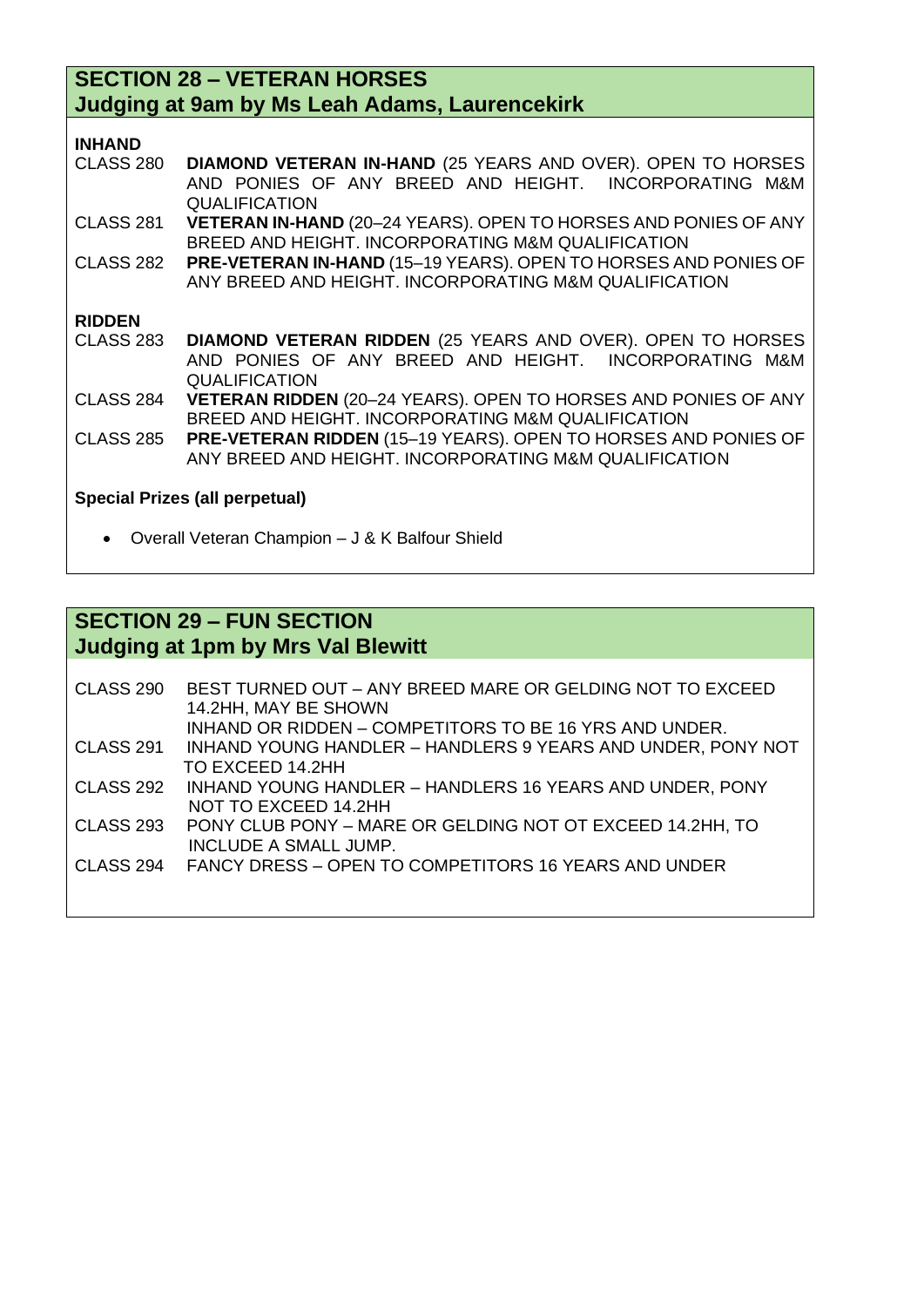#### **SECTION 30 – CARRIAGE DRIVING Judging at TBC**

- CLASS 300 PRIVATE DRIVING CLASS OPEN TO HORSES/PONIES ANY HEIGHT, 4 YEARS OLD AND OVER TO BE DRIVEN SINGLE, PAIR OR TANDEM TO SUITABLE VEHICLE (COMMERCIAL VEHICLES AND HACKNEY SHOW WAGONS EXCLUDED). EXCESSIVE SPEED IS NOT REQUIRED AND THE SUITABILITY OF EXHIBITS FOR PRIVATE DRIVING PURPOSES WILL BE SPECIALLY CONSIDERED. THIS IS A WHITEHALL CUP POINTS QUALIFIER.
- CLASS 301 EXERCISE VEHICLE CLASS (TWO OR FOUR WHEEL): OPEN TO HORSES/PONIES SINGLES OR PAIRS, AN EXERCISE VEHICLE IS A CARRIAGE NOT OF TRADITIONAL TYPE DESIGN AND INCLUDES THOSE WITH PNEUMATIC TYRES THESE MUST BE THOSE SPECIFICALLY DESIGNED FOR CARRIAGES (I.E. NOT CAR TYRES). LAMPS NEED NOT BE CARRIED. JUDGING WILL INCLUDE HORSE AND VEHICLE SUITABILITY, CORRECT FITTING OF HARNESS, GENERAL CLEANLINESS AND SAFETY TURNOUT. THIS CLASS IS A CHAIRMAN'S CUP POINTS QUALIFIER.

**As this event will be judged in the main ring can you please put on the reverse of your entry form some information on your carriage and horse or pony to assist the compere – Thank you.**